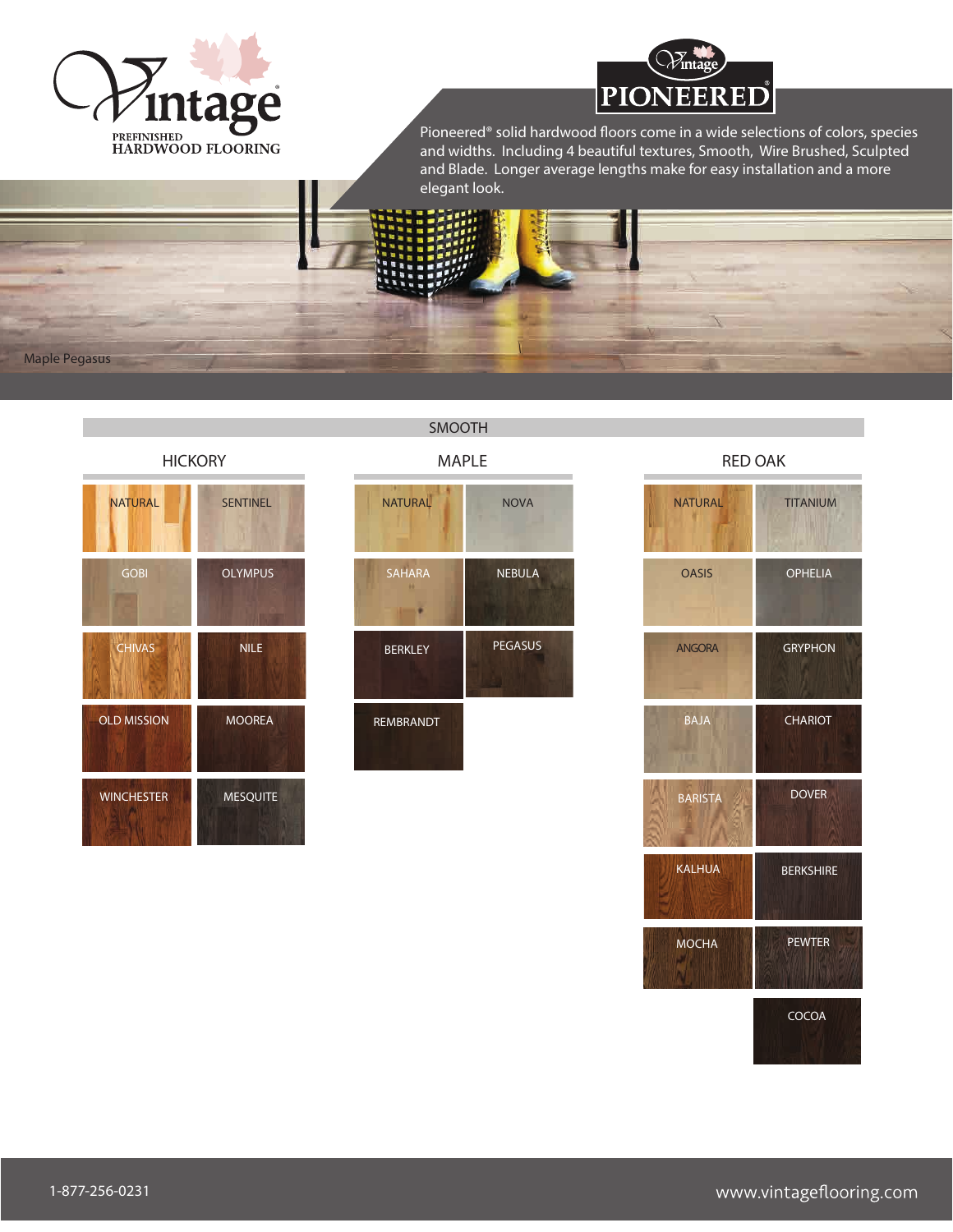## WIRE BRUSHED **SCULPTED** SCULPTED

| <b>NATURAL</b>  | <b>TITANIUM</b> |
|-----------------|-----------------|
| <b>OASIS</b>    | <b>TITAN</b>    |
| <b>ANGORA</b>   | <b>OPHELIA</b>  |
| <b>BARISTA</b>  | <b>GRYPHON</b>  |
| <b>HILLSIDE</b> | <b>PEWTER</b>   |
| <b>DOVER</b>    |                 |

Wintage

**PIONEERED®** 



### BLADE

OAK